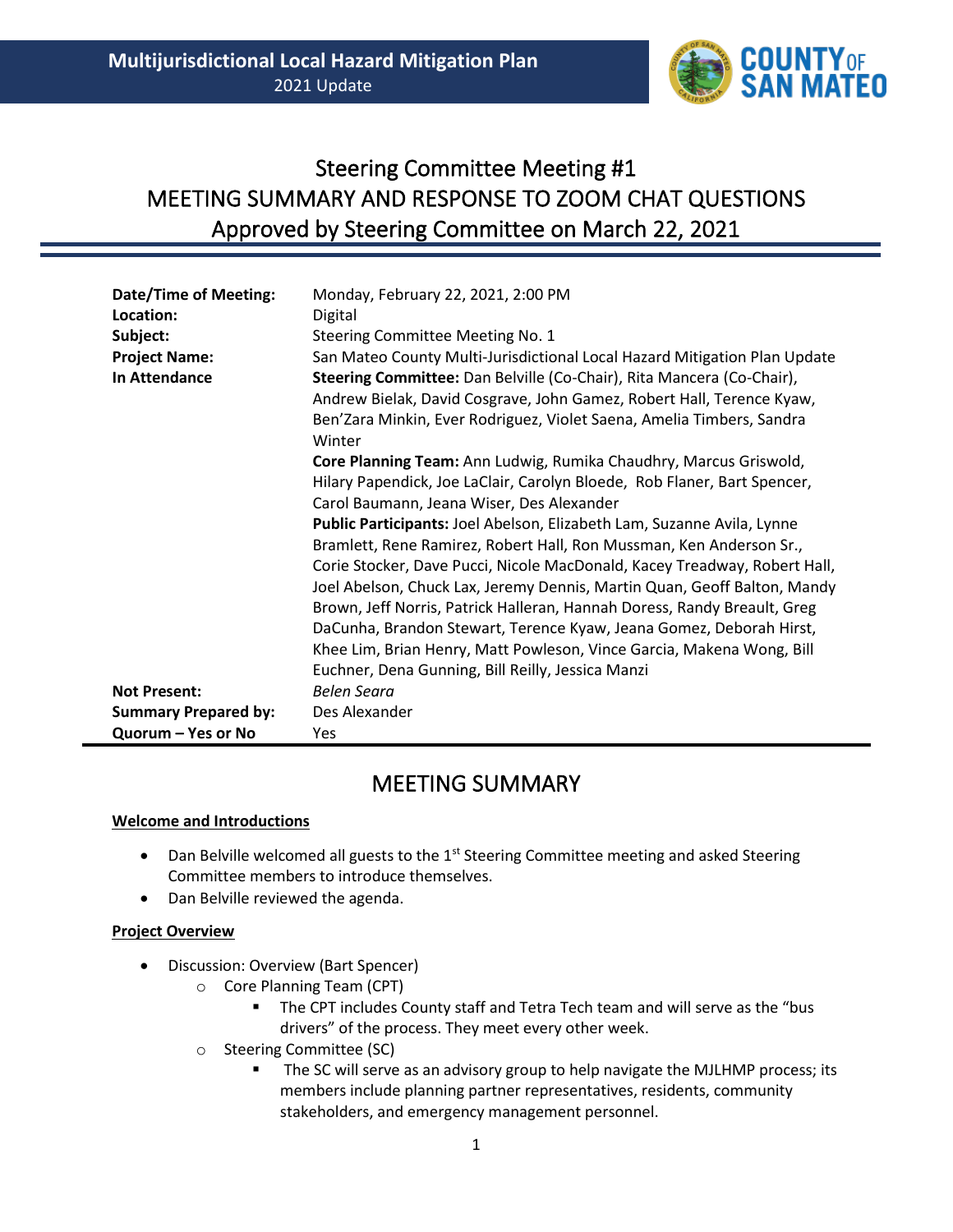

- o What is mitigation planning and why is it important? **·** Information was provided to the group.
- o Work Plan
	- The plan was presented to the group
- o Timeline
	- The timeline was presented and discussed by the group.
- Questions
	- o No questions from the public or the committee.

## **Steering Committee Ground Rules**

• The committee was presented with the ground rules which they discussed and approved.

## **Goal Setting**

- The goals that had been previously discussed by the CPT were presented to the Steering Committee. They were discussed and direction was provided for the edits offered.
	- o Principles
		- *Hazard mitigation* needs to be put in front of "progress" in #7 and there was another comment to add a period to the end of #9.
	- o Goals were accepted with discussed edits.
		- #2: "Provide information to residents" was changed to "Engage the whole community" to be more inclusive
		- Numbers are to be removed and replaced with bullets
	- o Objectives
		- Given time constraints, the committee agreed to table discussion on objectives until the next meeting.
- Actions: Confirming guiding principles, goals, and objectives
	- $\circ$  Robert Hall moved to approve the principles as edited. This was seconded by Rita Mancera and approved without dissention.
	- $\circ$  Amelia Timbers moved to approve the goals as edited. This was seconded by Andrew Bielak and approved without dissention.
	- $\circ$  Homework for the SC is to review objectives prior to the next meeting and to provide their edits to Ann Ludwig, Project Manager. The CPT will then edit the objectives based on that feedback and provide a new draft to the SC.

#### **Hazards of Concern** (Rob Flaner)

- Discussion: Review CPT recommended hazards of concern.
- The committee was presented with the hazards that the CPT had previously discussed. Rob Flaner provided additional information and descriptions of the hazards and answered questions and responded to comments from SC and the Guests.
	- o Further discussion tabled at 3:34 PM. This topic will be discussed further at the next meeting.
		- Additional comments should be sent to Ann Ludwig, Project Manager.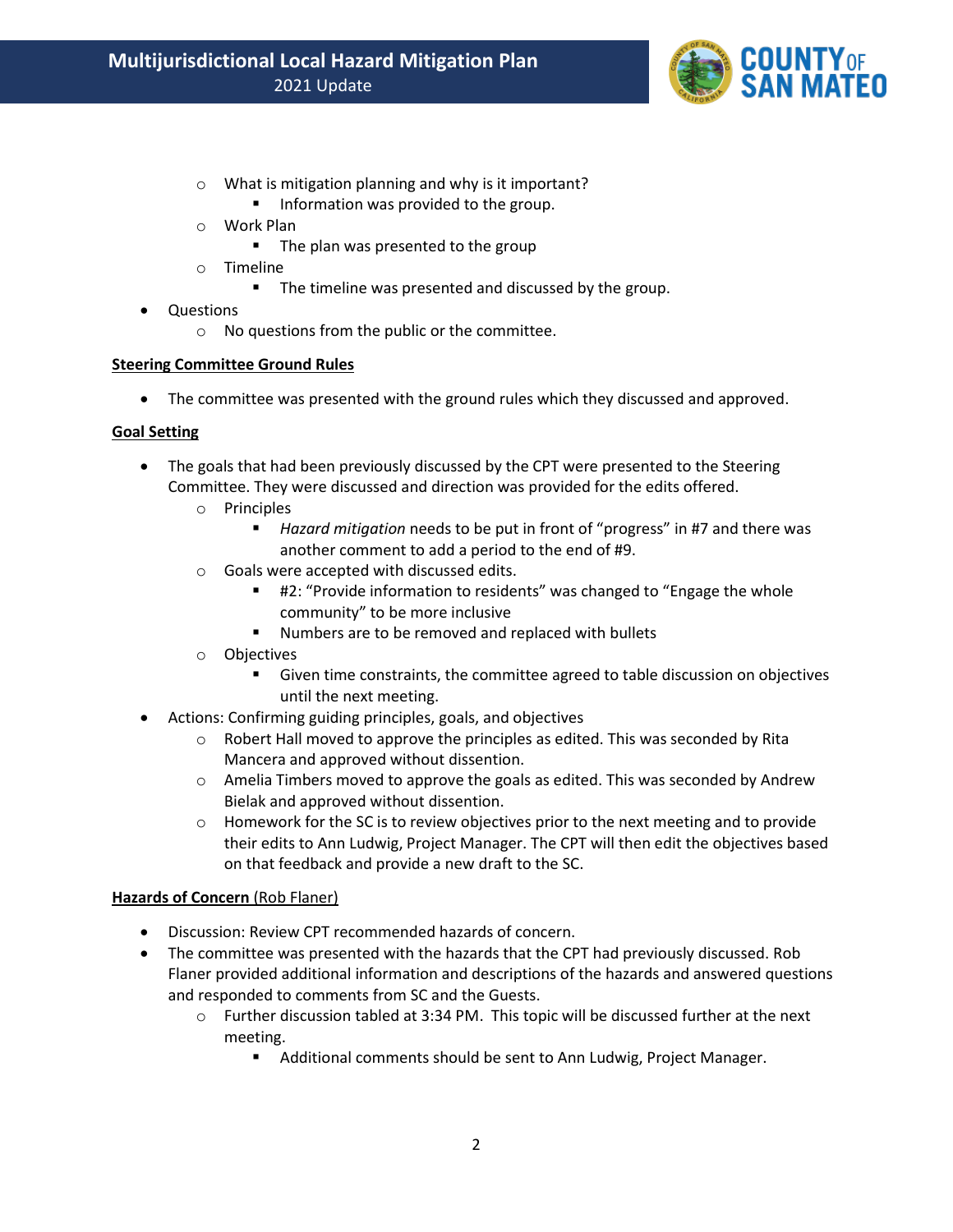

## **Outreach and Engagement Plan (Jeana Wiser)**

- Discussion: Outreach and Engagement Plan
	- $\circ$  The committee was presented with the plan and efforts for engaging the public.
	- $\circ$  Jeana Wiser confirmed the Public Workshop is on Thursday, March 25<sup>th</sup>.

## **Addressing Equity in the LHMP** (Hilary Papendick)

- Presentation of Equity Framework
	- o Hilary Papendick discussed that the CPT is developing recommendations to include equity in the LMHMP.
	- o Dan Belville said that the CPT will continue discussion and address this and the other questions at the next SC meeting.

#### **Public Comment**

• No public comments were provided.

#### **Adjourn**

• Occurred at 4:01 PM (16:01)

# RESPONSE TO ZOOM CHAT QUESTIONS

|                         | <b>Question from Attendee</b>       | <b>Attendee</b>      | <b>County Response to Question</b>        |
|-------------------------|-------------------------------------|----------------------|-------------------------------------------|
|                         |                                     | <b>Name</b>          |                                           |
| $\mathbf{1}$            | Can you post the LHMP Progress      | Lynne Bramlet,       | The County has uploaded the 2017 and      |
|                         | reports for 2018 and later? I only  | MPC Ready            | 2018 Annual Reports to the project        |
|                         | see the 2017 Progress Report        |                      | website. No reports were done in 2019     |
|                         | posted.                             |                      | and 2020.                                 |
| $\overline{2}$          | Can you put in the chat a link to   | Lynne Bramlet,       | This is not a CalOES requirement; it is a |
|                         | the CAL OES reference that          | MPC Ready            | federal requirement specified under       |
|                         | requires public input during the    |                      | section 201.6 (c)(4)(iii), 44CFR that     |
|                         | upcoming 5 years (after the plan is |                      | states: The plan must include discussion  |
|                         | finalized)?                         |                      | on how the community will continue        |
|                         |                                     |                      | public participation in the plan          |
|                         |                                     |                      | maintenance process.                      |
| $\overline{\mathbf{3}}$ | Is there an effort to solicit       | Andrew Bielak,       | The Core Planning Team is exploring the   |
|                         | feedback from some of the larger    | Mid-Pen              | development of a business survey and      |
|                         | employers in the County as part of  | Housing              | will report back to the Steering          |
|                         | this outreach effort?               |                      | Committee in April.                       |
| 4                       | I was reviewing the LHMP website    | Kacey                | Phase 2 is based on the project timeline  |
|                         | prior to the meeting and noticed    | Treadway, SMC        | The phases do overlap, but we have        |
|                         | we are already in Phase 2 in the    | <b>Fire District</b> | moved beyond Phase I and are working      |
|                         | graphic, is this based on the       |                      | on Phase 2 activities.                    |